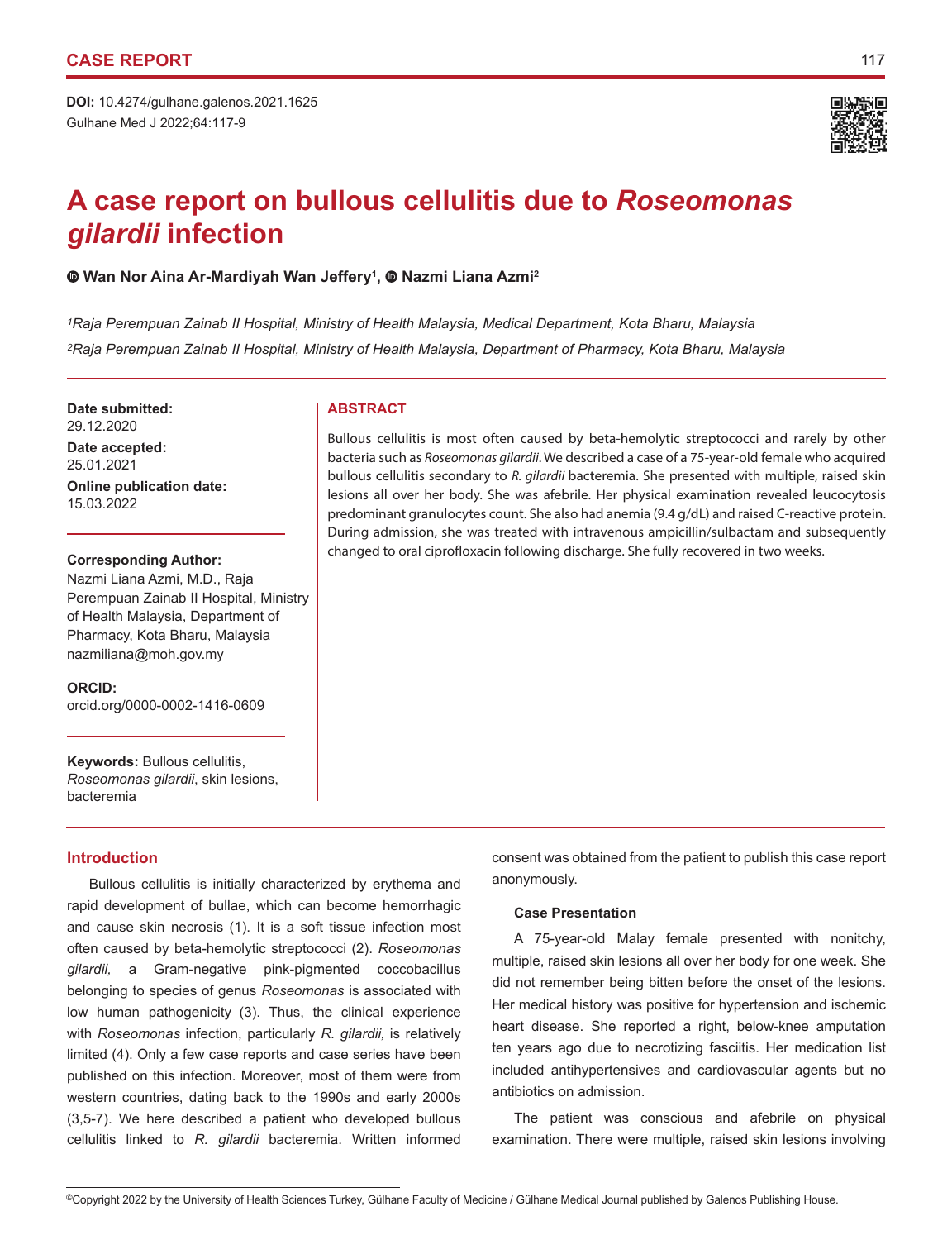bilateral lower land upper limbs and the back of her torso. One large hemorrhagic blister was noticed over the left anterior knee (Figures 1, 2). The next day, she complained of increased swelling in the right leg with the blister. Extensive erythema was observed on her leg.

Blood tests showed leucocytosis (17.2x109/L) with a predominant granulocyte count (78%). She also had anemia (9.4 g/dL) and elevated C-reactive protein (>200 mg/L). On admission blood culture was positive for *R. gilardii,* while swab culture from the skin lesion was negative. Her renal profile and liver function test came back as unremarkable.

She was diagnosed with bullous cellulitis due to *R. gilardii* bacteremia. Treatment with intravenous ampicillin/ sulbactam was started and the clinical improvement was obtained by the sixth day. The treatment was subsequently switched to oral ciprofloxacin after antibiotic sensitivity testing. The patient was discharged home after seven days of hospitalization. After two weeks, she was fully recovered and her laboratory tests returned to normal during the follow-up.

#### **Discussion**

*Roseomonas* species are found in the environment, including soil, water, and air. However, the mechanism of infection and the clinical significance is not well understood (8). They are known opportunistic, whereby only 60% of isolates cause significant infection in humans (4). The infection can occur in immunocompromised states, such as acquired



**Figure 1.** Haemorrhagic blister over left anterior knee **Figure 2.** Multiple raised skin lesions over hands

immunodeficiency syndrome, chronic renal disease on dialysis, diabetes mellitus, or malignancy (5,9). Comorbidities of hypertension and ischemic heart disease might have made vulnerable our geriatric patient to *R. gilardii* infection, similar to the case reported by Shokar et al. (3). Furthermore, necrotizing fasciitis history may also be associated with the increased risk of acquiring such infections.

Published cases of *R. gilardii* infection in the literature suggest episodic fever as the initial symptom (3,5). Interestingly, our patient remained afebrile throughout the course of the illness. Although rare, Dé et al. (5) reported one case of multiple episodes of *R. gilardii* bacteremia with no documented fever at any time. Additionally, Lewis et al. (7) noted that two of their seven patients did not experience fever. However, we were unable to compare the findings of the blood tests since there were no details of the whole blood count in previous publications.

*Roseomonas* spp. are slow-growing bacteria, which often takes up to 5 days for any growth in the culture. As in our patient, the organism is isolated from the blood. Wounds are rare sites of isolation apart from the respiratory tract and peritoneum (3). The slow growth of the organism could explain why antibiotic sensitivity testing was unavailable during the hospitalization of our patient.